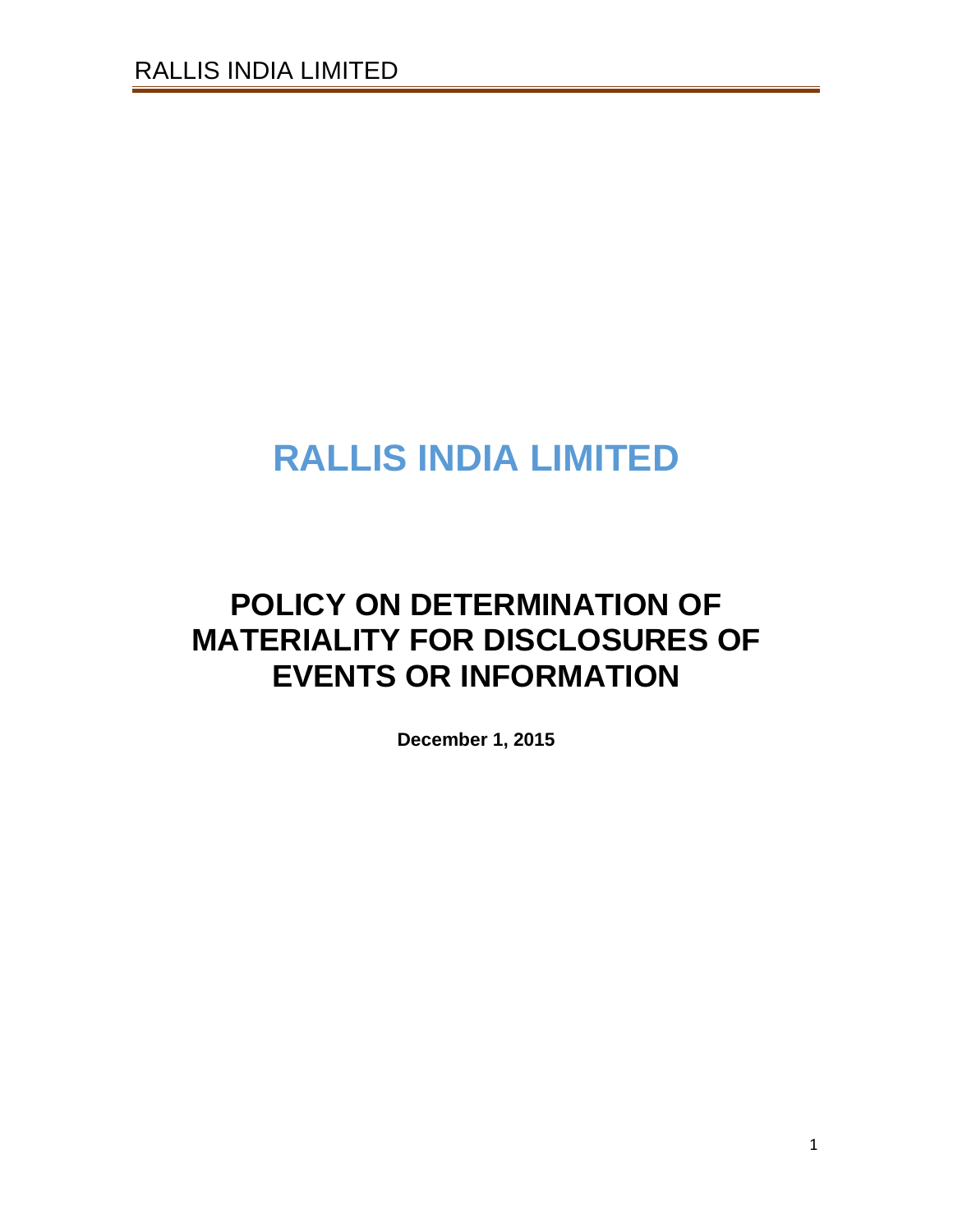# 1. **BACKGROUND**

1.1 Rallis India Limited (hereinafter referred to as "the Company" or "Rallis") is committed to being open and transparent with all stakeholders and in disseminating information in a fair and timely manner. The Company"s securities are listed on the BSE Limited (hereinafter referred to as "BSE") and National Stock Exchange of India Limited (hereinafter referred to as "NSE"), and it must comply with the continuous disclosure obligations imposed by the SEBI (Listing Obligations and Disclosure Requirements), Regulations 2015 (hereinafter referred to as "the Listing Regulations") that come into effect from December 1, 2015. The Listing Regulations mandate listed entities to formulate a Policy for determining materiality of events or information that warrant disclosure to investors. It is in this context that the Policy on Determination of Materiality for Disclosures of Events or Information (hereinafter referred to as "the Policy") is being framed and implemented.

# 2. **DEFINITIONS**

In this Policy, unless the context otherwise requires:

- 2.1 "Board of Directors" shall mean the Board of Directors of Rallis India Limited.
- 2.2 "Chief Financial Officer" or "Whole Time Finance Director" or Head of Finance", by whatever name called, shall mean the person heading and discharging the finance function of the Company as disclosed by it to the recognized Stock Exchange(s) in its filing under the Listing Regulations;
- 2.3 "Key Managerial Personnel" means Managing Director, Chief Financial Officer and Company Secretary of Rallis India Limited.
- 2.4 "Subsidiary" means a subsidiary as defined under Sub-section (87) of Section 2 of the Companies Act, 2013;

All other words and expressions used but not defined in this Policy, but defined in the SEBI Act, 1992, Companies Act, 2013, the Securities Contracts (Regulation) Act, 1956, the Depositories Act, 1996 and/ or the rules and regulations made there under shall have the same meaning as respectively assigned to them in such Acts or rules or regulations or any statutory modification or re-enactment thereto, as the case may be.

# 3. **OBJECTIVES OF THE POLICY**

The objectives of this Policy are as follows:

3.1 To ensure that the Company complies with the disclosure obligations to which it is subject as a publicly-traded Company as laid down by the Listing Regulations, various Securities Laws and any other applicable legislations (in India or Overseas).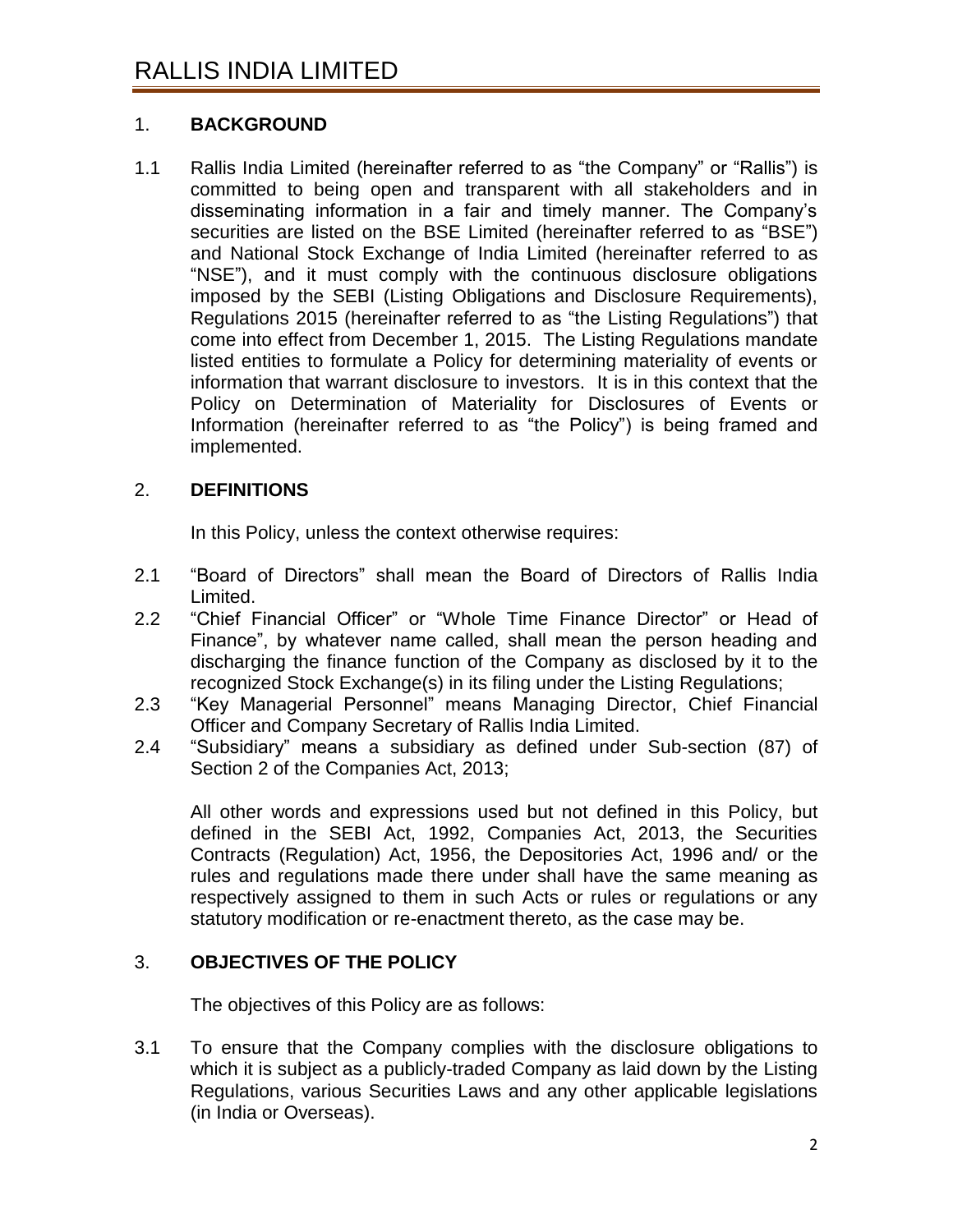- 3.2 To ensure that the information disclosed by the Company is timely, transparent and continuous till the termination of the event or information.
- 3.3 To ensure that corporate documents and public statements are accurate and do not contain any misrepresentation.
- 3.4 To protect the confidentiality of material/ price sensitive information within the context of the Company"s disclosure obligations.
- 3.5 To provide a framework that supports and fosters confidence in the quality and integrity of material information released by the Company.
- 3.6 To ensure uniformity in the Company"s approach to disclosures, raise awareness and reduce the risk of selective disclosures.

# 4. **TYPE OF INFORMATION**

- 4.1 The information covered by this Policy shall include "information related to the Company's business, operations, or performance which has a significant effect on securities investment decisions" (hereinafter referred to as "material information") that the Company is required to disclose in a timely and appropriate manner by applying the guidelines for assessing materiality.
- 4.2 Events or information that is to be disclosed without any application of the guidelines for materiality are specified in **Annexure 1** to this Policy. Events or information that is to be disclosed based on materiality principle are specified in **Annexure 2** to this Policy.

# 5. **PERSONS RESPONSIBLE FOR DISCLOSURES**

- 5.1 The Board of Directors of the Company has authorized the Managing Director, Chief Financial Officer and the Company Secretary (Authorized Persons) to determine the materiality of an event or information and to make appropriate disclosures on a timely basis.
- 5.2 The Authorized Persons are also empowered to:
- 5.2.1 Seek appropriate counsel or guidance, as and when necessary, from other internal or external stakeholders as they may deem fit.
- 5.2.2 Call for information from all its internal stakeholders including from its subsidiaries.
- 5.3 The Authorized Person(s) shall have the following powers and responsibilities for determining the material events or information:
- 5.3.1 To review and assess an event or information that may qualify as "material" and may require disclosure, on the basis of facts and circumstances prevailing at a given point in time.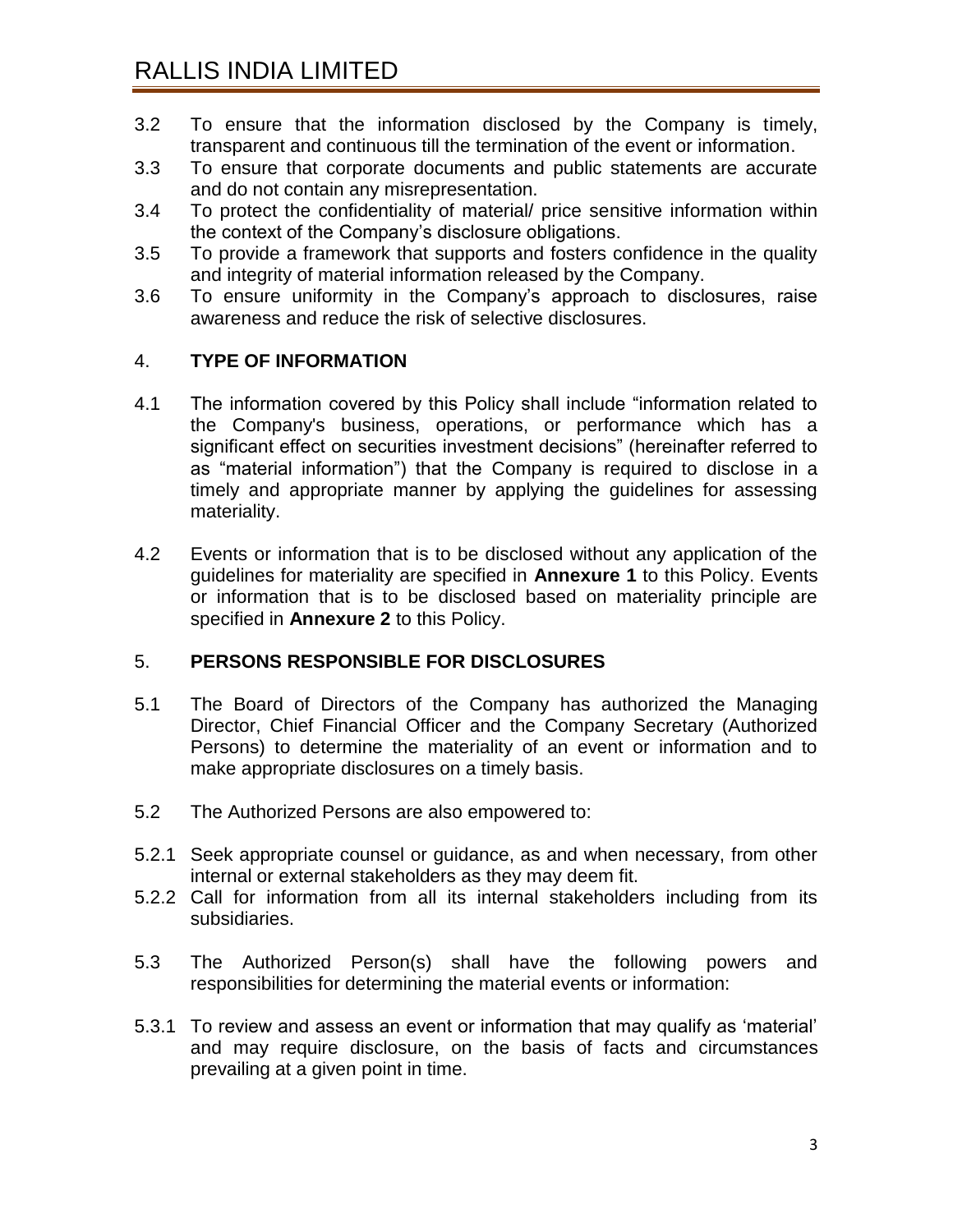- 5.3.2 To determine the appropriate time at which the disclosures are to be made to the Stock Exchanges based on an assessment of actual time of occurrence of an event or information.
- 5.3.3 To disclose developments that are material in nature on a regular basis, till such time the event or information is resolved/ closed, with relevant explanations.
- 5.3.4 To consider such other events or information that may require disclosure to be made to the Stock Exchanges which are not explicitly defined in the Listing Regulations and determine the materiality, appropriate time and contents of disclosure for such event or information.
- 5.3.5 To disclose all events or information with respect to the subsidiaries which are material for the Company.

# 6. **GUIDELINES FOR ASSESSING MATERIALITY**

- 6.1 Materiality will be determined on a case to case basis, depending on the facts and the circumstances pertaining to the event or information.
- 6.2 The following criteria will be applicable for determination of materiality of an event or information:
- 6.2.1 The omission of an event or information which is likely to:
	- o result in a discontinuity or alteration of an event already available publicly; or
	- o result in significant market reaction if the said omission came to light at a later date;
- 6.2.2 In the opinion of the Board of Directors of the Company, the event or information ought to be disclosed.

#### 7. **GUIDANCE ON TIMING OF AN EVENT OR INFORMATION**

- 7.1 The Company may be confronted with the question as to when an event or information can be said to have occurred.
- 7.2 In certain instances, the answer to the above question would depend upon the stage of discussion, negotiation or approval and in other instances where there is no such discussion, negotiation or approval required, viz. in case of natural calamities, disruptions etc., the answer to the above question would depend upon the timing when the Company became aware of the event or information.
- 7.3 In the former case, the events or information can be said to have occurred upon receipt of approval of the Board of Directors.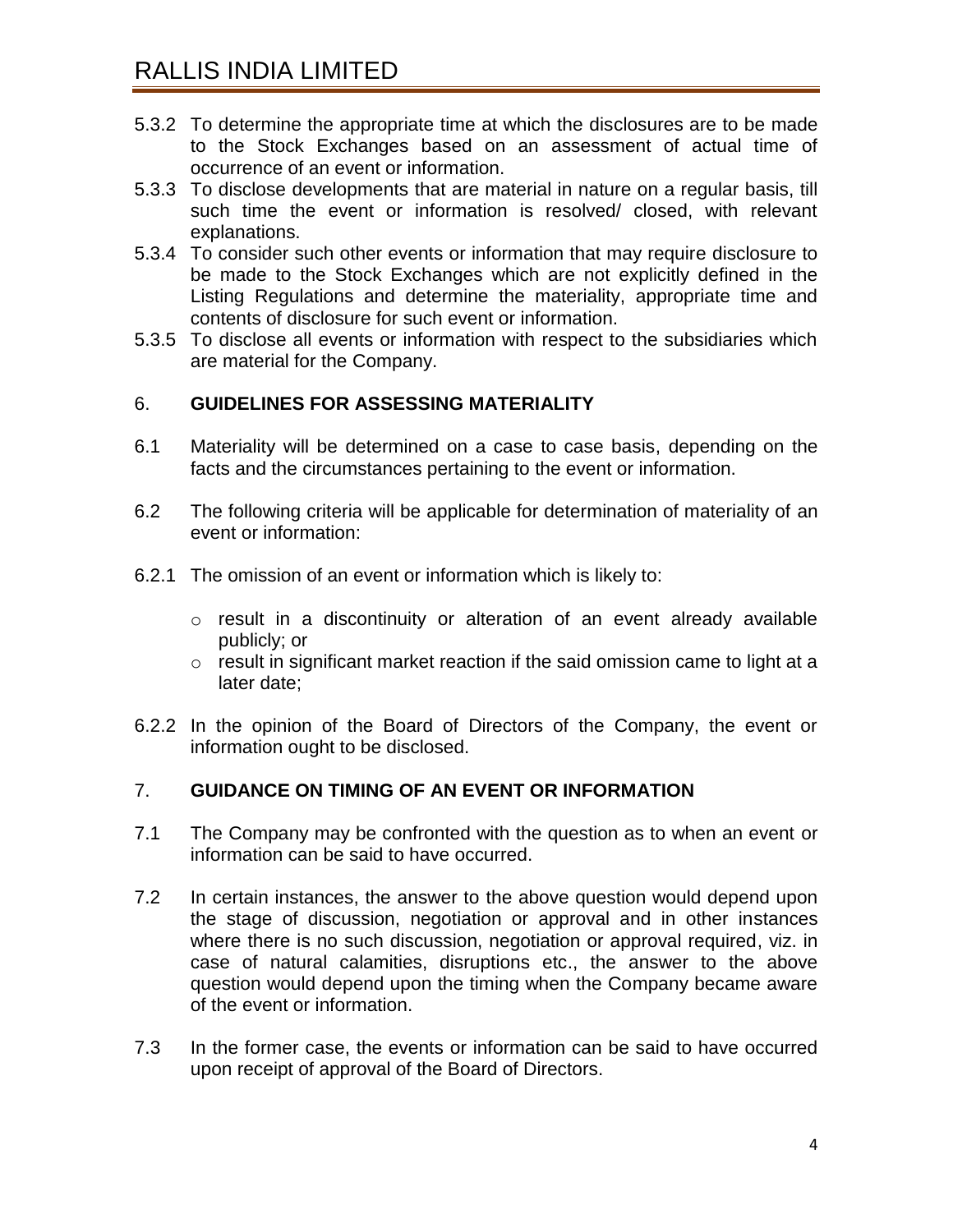However, considering the price sensitivity involved, for certain events e.g. decision on declaration of dividends etc., disclosure shall be made on receipt of approval of the event by the Board of Directors, pending Shareholders" approval.

7.4 In the latter case, the events/ information can be said to have occurred when the Company becomes aware of the events/ information, or as soon as an officer of the Company has, or ought to have reasonably come into possession of the information in the course of the performance of his duties.

Here, the term "officer" shall have the same meaning as defined under the Companies Act, 2013 and shall also include promoter of the listed entity.

#### 8. **OBLIGATIONS OF INTERNAL STAKEHOLDERS AND AUTHORIZED PERSONS FOR DISCLOSURE**

- 8.1 In case of occurrence of any event or information, including the information forming part of **Annexure 1** and **Annexure 2** to the Policy, the internal stakeholder(s) shall forthwith inform the Authorized Person(s) upon occurrence, with adequate supporting data/ information, to facilitate a prompt and appropriate disclosure to the Stock Exchanges.
- 8.2 The Authorized Persons will then ascertain the materiality of such event(s) or information based on the above guidelines.
- 8.3 On completion of the assessment, the Authorized Persons shall, if required, make appropriate disclosure(s) to the Stock Exchanges.

#### 9. **POLICY REVIEW**

- 9.1 The Authorized Persons may review the Policy from time to time. Material changes to the Policy will need the approval of the Board of Directors.
- 9.2 Should there be any inconsistency between the terms of the Policy and the Listing Regulations, the provisions of the Listing Regulations shall prevail.
- 9.3 Any amendments to the Listing Regulations shall *mutatis mutandi* be deemed to have been incorporated in this Policy.

#### 10. **EFFECTIVE DATE**

10.1 The Policy, as approved by the Board of Directors, shall be effective from December 1, 2015.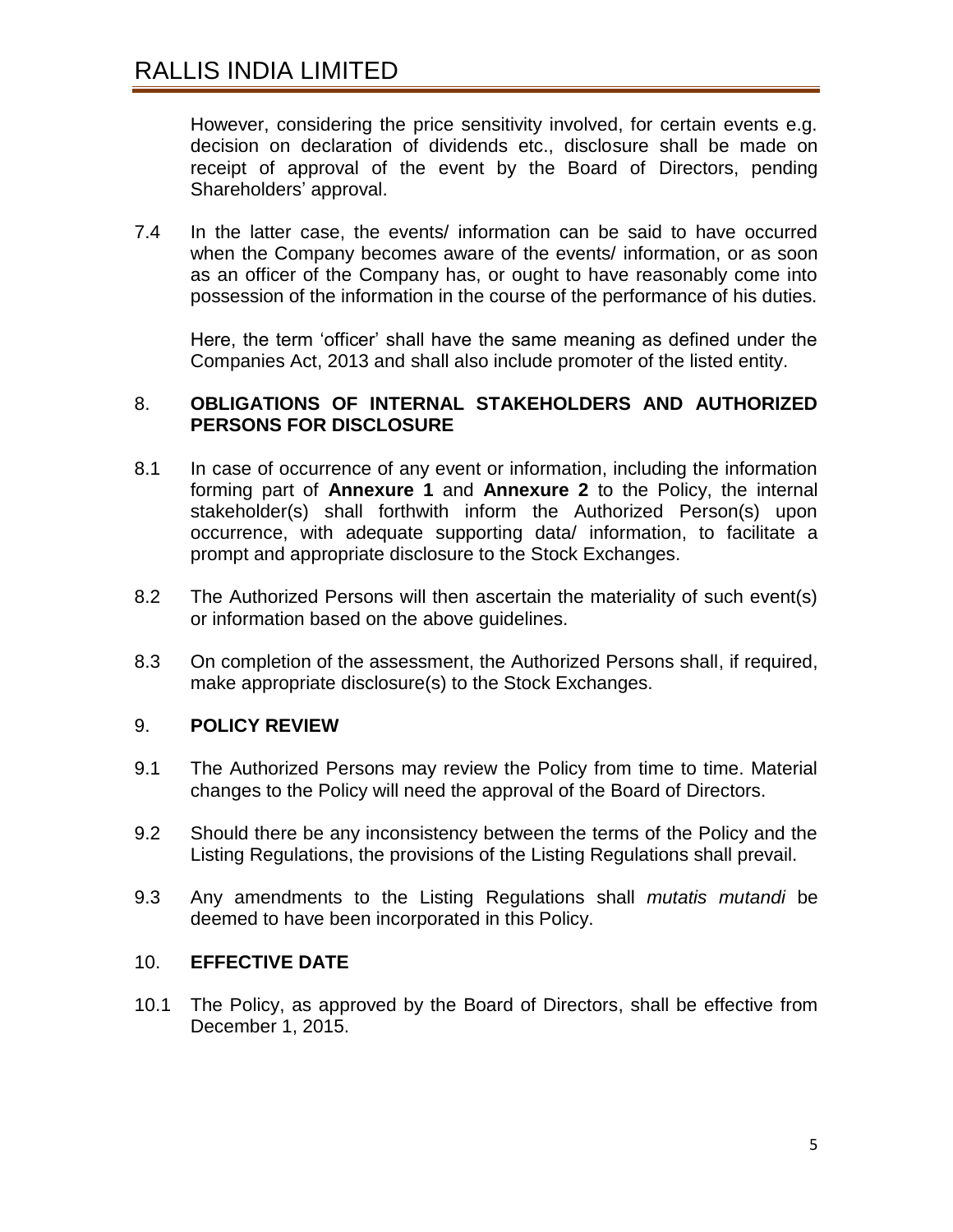# 11. **DISCLOSURE ON WEBSITE**

- 11.1 As per the provisions of the Listing Regulations, the Policy shall be disclosed on the website of the Company, i.e. [www.rallis.co.in](http://www.rallis.co.in/)
- 11.2 Further, the Company shall disclose on its website, all such events or information which have been disclosed to the Stock Exchange(s) under the Listing Regulations and such disclosure shall be hosted on the website of the Company for a minimum period of five years and thereafter as per the Archival Policy of the Company.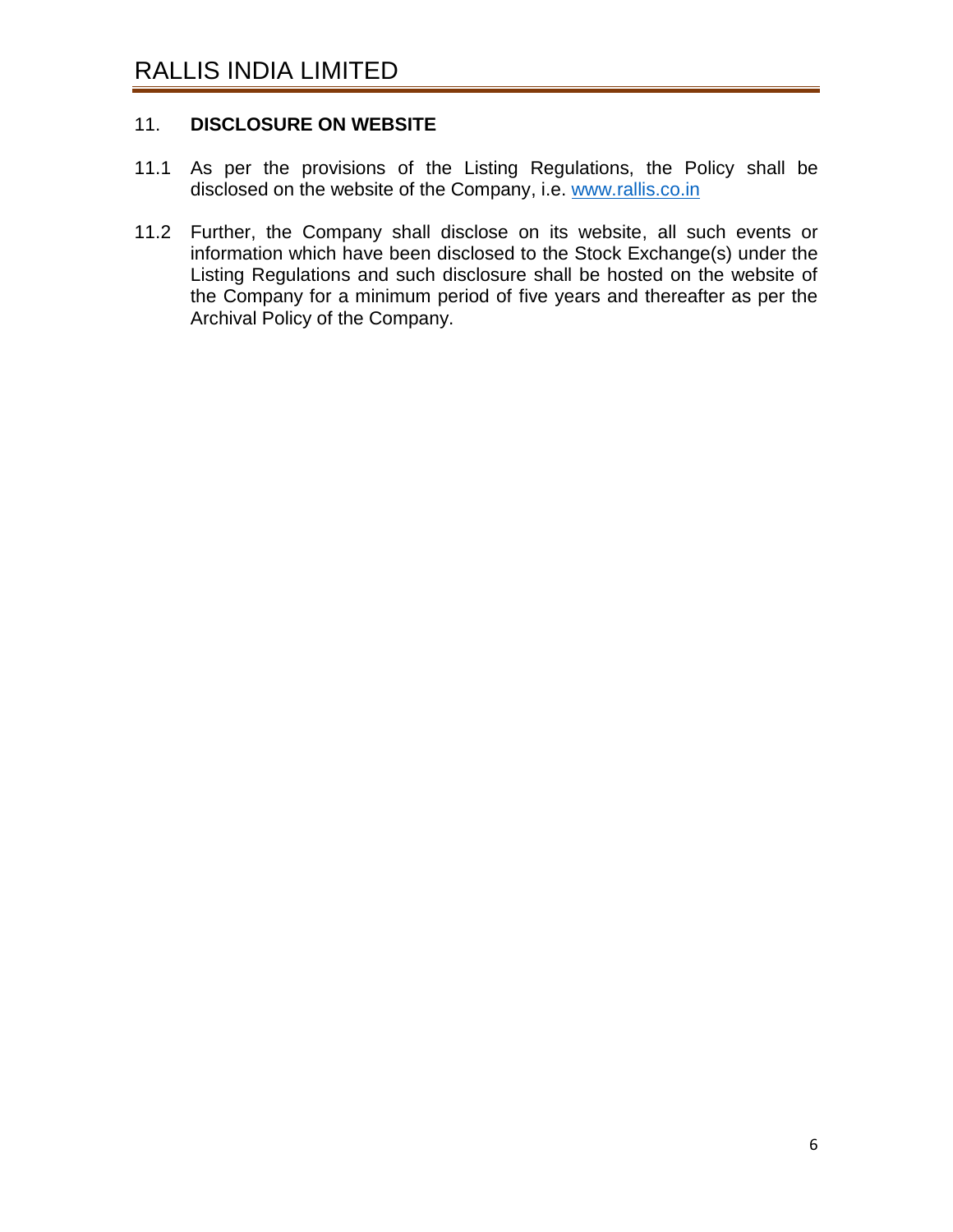#### **Annexure 1**

## **Events or Information that are to be disclosed WITHOUT application of Materiality Guidelines listed in the Policy**

1. Acquisition(s) (including agreement to acquire), Scheme of Arrangement (amalgamation/ merger/ demerger/ restructuring), or sale or disposal of any unit(s), division(s) or subsidiary of the listed entity or any other restructuring.

Explanation - For the purpose of this sub-para, the word 'acquisition' shall mean -

- (i) acquiring control, whether directly or indirectly; or,
- (ii) acquiring or agreeing to acquire shares or voting rights in a company, whether directly or indirectly, such that -
	- (a) the Company holds shares or voting rights aggregating to five per cent or more of the shares or voting rights in the said company, or;
	- (b) there has been a change in holding from the last disclosure made under sub-clause (a) of clause (ii) of the Explanation to this sub-para and such change exceeds two per cent of the total shareholding or voting rights in the said company.
- 2. Issuance or forfeiture of securities, split or consolidation of shares, buyback of securities, any restriction on transferability of securities or alteration in terms or structure of existing securities including forfeiture, reissue of forfeited securities, alteration of calls, redemption of securities etc.
- 3. Revision in Rating(s).
- 4. Outcome of Meetings of the Board of Directors: The Company shall disclose to the Exchange(s), within 30 minutes of the closure of the meeting, held to consider the following:
	- a) dividends and/ or cash bonuses recommended or declared or the decision to pass any dividend and the date on which dividend shall be paid/ dispatched;
	- b) any cancellation of dividend with reasons thereof;
	- c) the decision on buyback of securities;
	- d) the decision with respect to fund raising proposed to be undertaken
	- e) increase in capital by issue of bonus shares through capitalization including the date on which such bonus shares shall be credited/ dispatched;
	- f) reissue of forfeited shares or securities, or the issue of shares or securities held in reserve for future issue or the creation in any form or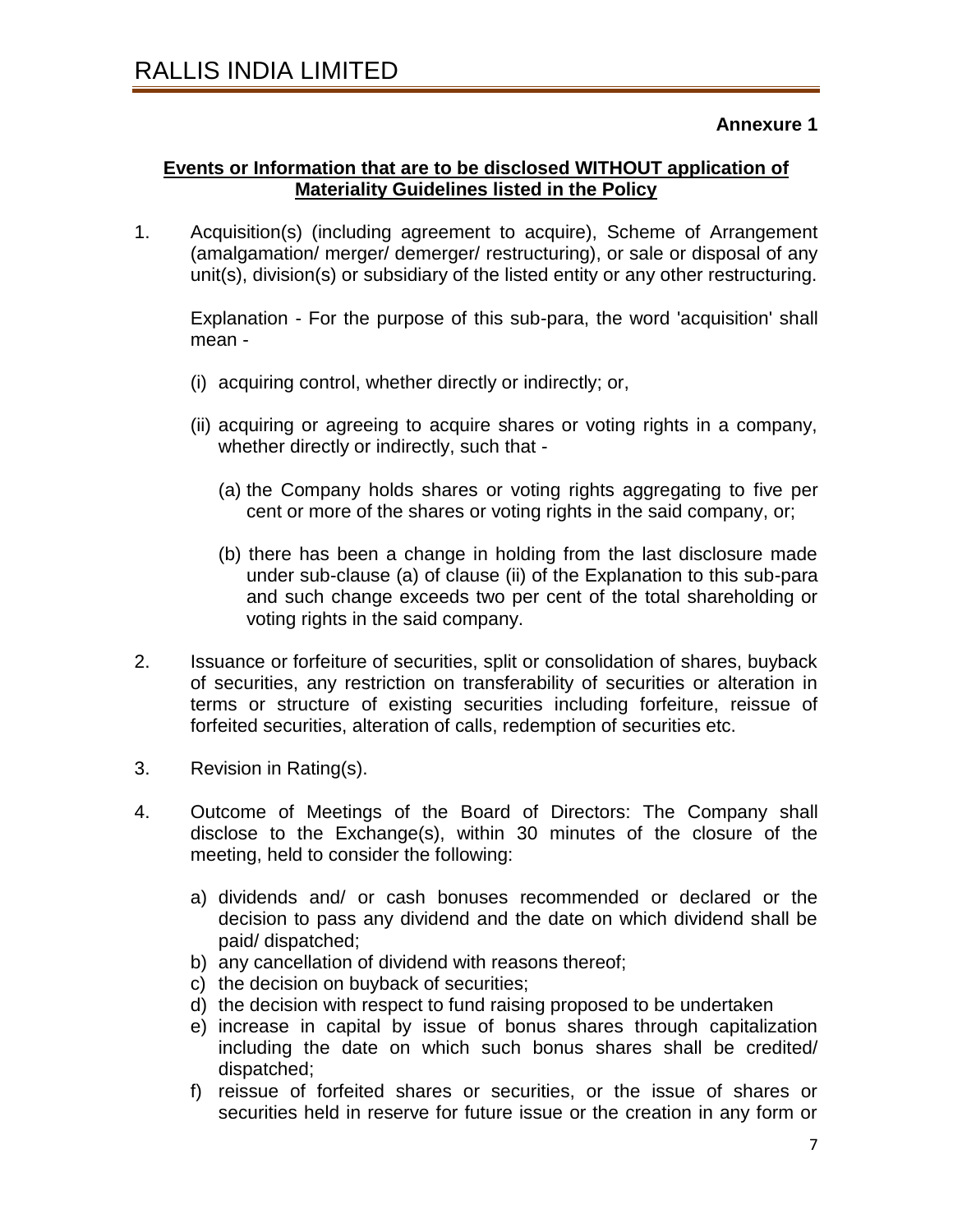manner of new shares or securities or any other rights, privileges or benefits to subscribe to;

- g) short particulars of any other alterations of capital, including calls;
- h) financial results;
- i) decision on voluntary delisting by the listed entity from stock exchange(s).
- 5. Agreements (viz. shareholder agreement(s), joint venture agreement(s), family settlement agreement(s) (to the extent that it impacts management and control of the listed entity), agreement(s)/ treaty(ies)/ contract(s) with media companies) which are binding and not in normal course of business, revision(s) or amendment(s) and termination(s) thereof.
- 6. Fraud/ defaults by promoter or key managerial personnel or by the Company or arrest of key managerial personnel or promoter.
- 7. Change in directors, key managerial personnel (Managing Director, Chief Executive Officer, Chief Financial Officer , Company Secretary etc.), Auditor and Compliance Officer.
- 8. Appointment or discontinuation of share transfer agent.
- 9. Corporate debt restructuring.
- 10. One time settlement with a bank.
- 11. Reference to BIFR and winding-up petition filed by any party/ creditors.
- 12. Issuance of Notices, call letters, resolutions and circulars sent to shareholders, debenture holders or creditors or any class of them or advertised in the media by the Company.
- 13. Proceedings of Annual and extraordinary general meetings of the Company.
- 14. Amendments to memorandum and articles of association of the Company, in brief.
- 15. Schedule of Analyst or institutional investor meet and presentations on financial results made by the Company to analysts or institutional investors.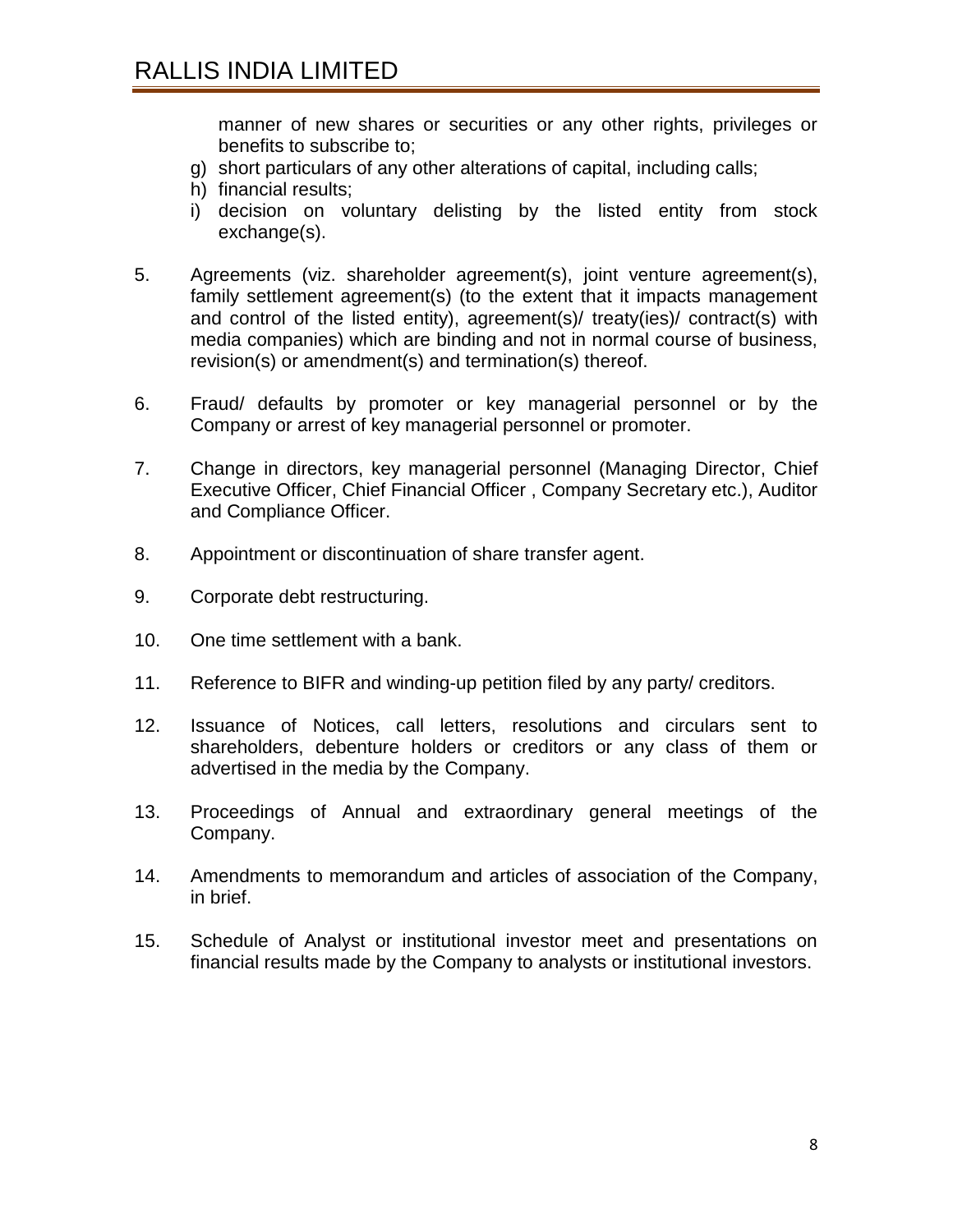## **Events or Information that are to be disclosed based on Materiality Guidelines listed in the Policy**

- 1. Commencement or any postponement in the date of commencement of commercial production or commercial operations of any unit/ division.
- 2. Change in the general character or nature of business brought about by arrangements for strategic, technical, manufacturing, or marketing tie-up, adoption of new lines of business or closure of operations of any unit/ division (entirety or piecemeal).
- 3. Capacity addition or product launch.
- 4. Awarding, bagging/ receiving, amendment or termination of awarded/ bagged orders/ contracts not in the normal course of business.
- 5. Agreements (viz. loan agreement(s) (as a borrower) or any other agreement(s) which are binding and not in normal course of business) and revision(s) or amendment(s) or termination(s) thereof.
- 6. Disruption of operations of any one or more units or division of the Company due to natural calamity (earthquake, flood, fire etc.), force majeure or events such as strikes, lockouts etc.
- 7. Effect(s) arising out of change in the regulatory framework applicable to the Company.
- 8. Litigation(s)/ dispute(s)/ regulatory action(s) with impact.
- 9. Fraud/ defaults etc. by Directors (other than key managerial personnel) or employees of the Company.
- 10. Options to purchase securities including any ESOP/ ESPS Scheme.
- 11. Giving of guarantees or indemnity or becoming a surety for any third party.
- 12. Granting, withdrawal, surrender, cancellation or suspension of key licenses or regulatory approvals.
- 13. Any other information/ event viz. major development that is likely to affect business, e.g. emergence of new technologies, expiry of patents, any change of accounting policy that may have a significant impact on the accounts, etc. and brief details thereof and any other information which is exclusively known to the Company, which may be necessary to enable the